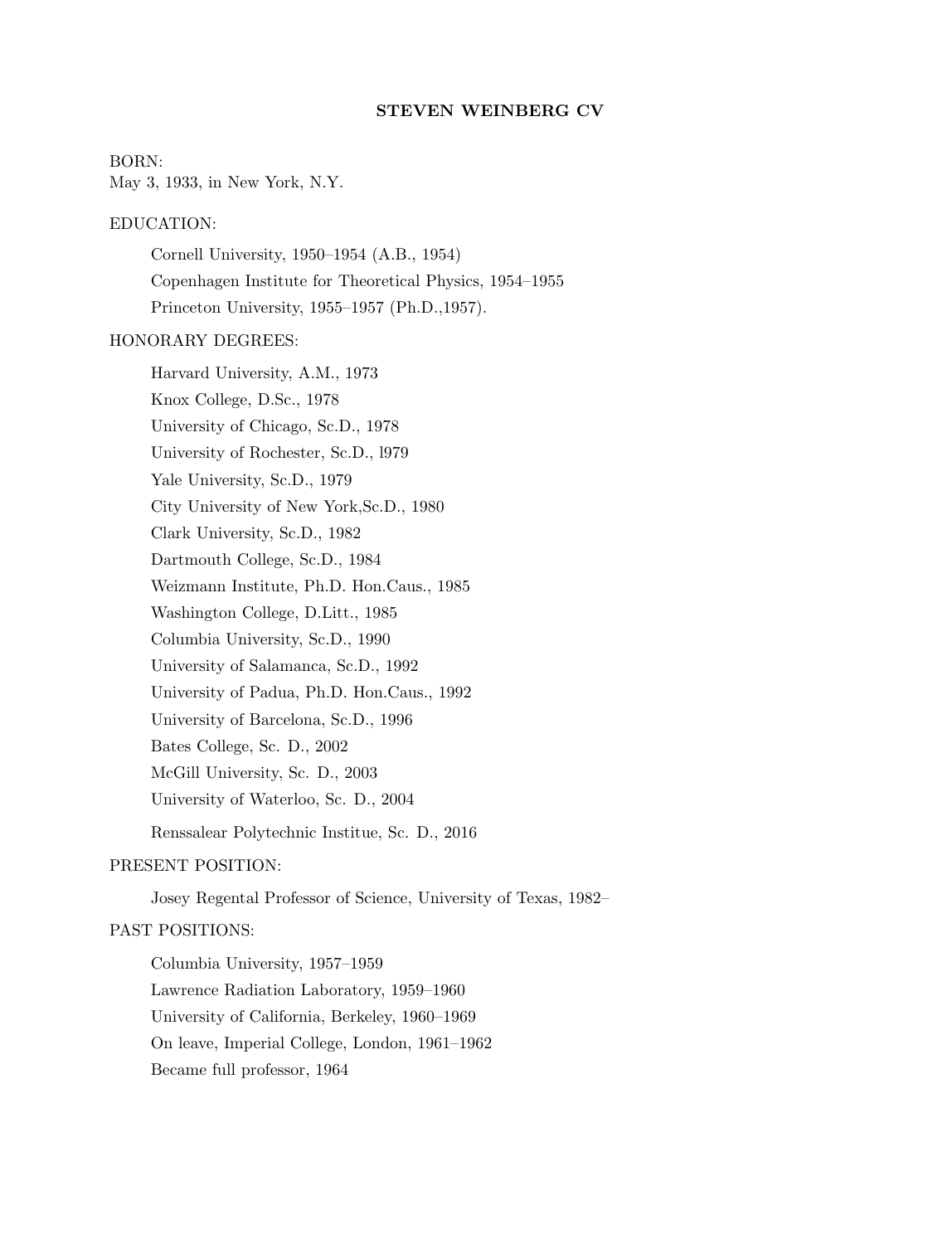On leave, Harvard University, 1966–1967

On leave, Massachusetts Institute of Technology, 1967–1969 Massachusetts Institute of Technology, 1969–1973, Professor of Physics Harvard University, 1973–1983, Higgins Professor of Physics On leave 1976–1977, as Visiting Professor of Physics, Stanford University Smithsonian Astrophysical Observatory, 1973-1983, Senior Scientist Morris Loeb Visiting Professor of Physics, Harvard University, 1983–1984

## SOCIETIES:

National Academy of Sciences Foreign Member, Royal Society Honorary Member, Royal Irish Academy American Philosophical Society Fellow, American Academy of Arts and Sciences Fellow, American Physical Society International Astronomical Union Council on Foreign Relations Fellow, American Association for the Advancement of Science Honorary member, Chapter Alpha of Texas, Phi Beta Kappa Honorary member, Chapter Alpha-Iota of Massachusetts, Phi Beta Kappa Philosophical Society of Texas Texas Institute of Letters Fellow, Institute of Physics

## CONSULTANTSHIPS:

U.S. Arms Control and Disarmament Agency\* Institute for Defense Analyses\* Stanford Research Institute\* Correspondent, "Comments on Nuclear and Particle Physics"\* Program Consultant, American Physical Society\* Brookhaven National Laboratory\* Senior Consultant, Smithsonian Astrophysical Observatory, 1983– Senior Advisor, JASON group, Mitre Corporation, 1991–2013\* Senior Advisor (retired), JASON group, Mitre Corporation, 2014-

#### COMMITTEES:

Panel of Academy Advisors to the Assembly on University Goals and Governance<sup>\*</sup> Councillor-at-Large, American Physical Society\* Fellowship Committee, Division of Particles and Fields,American Physical Society\*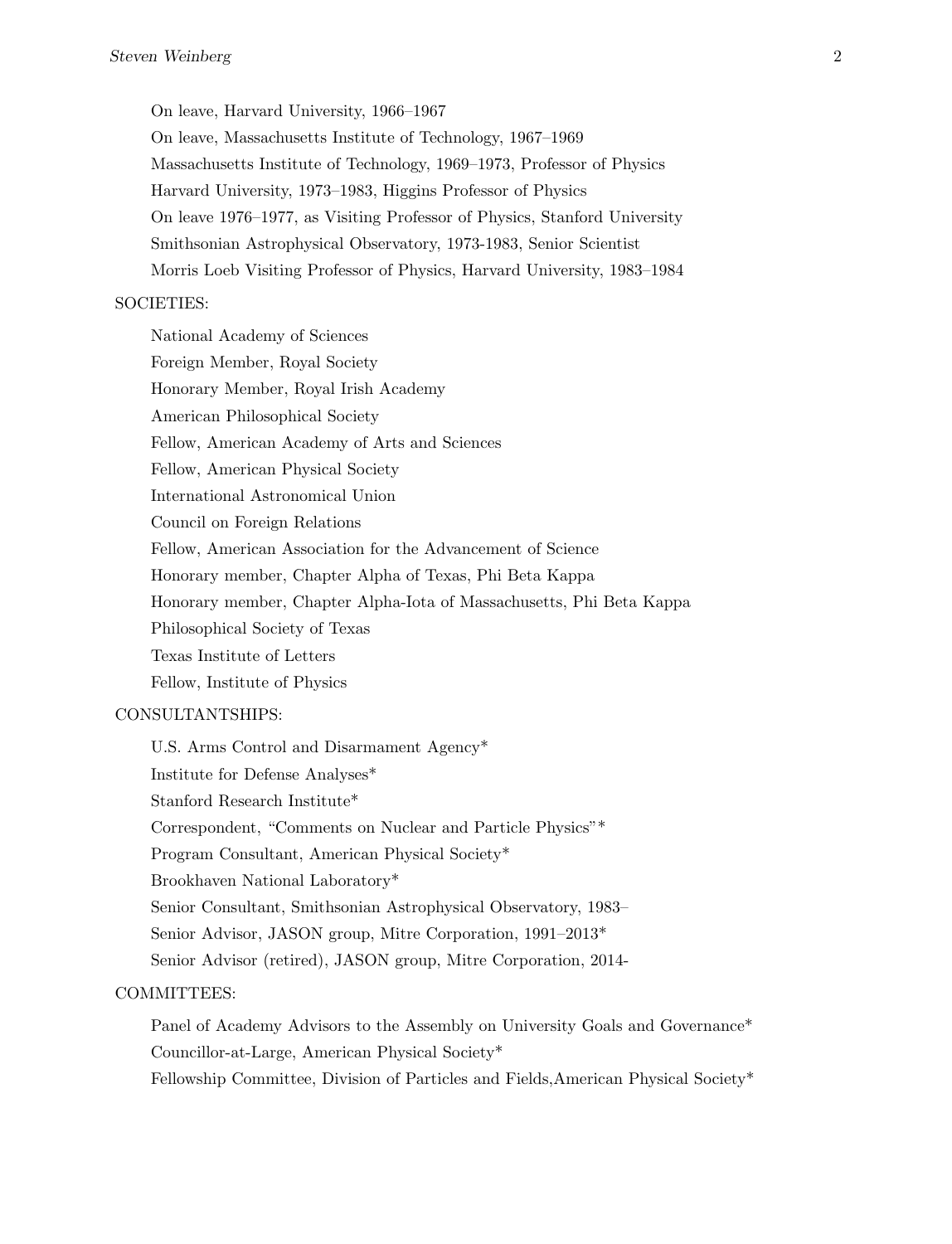Committee on Economic Concerns, American Physical Society<sup>∗</sup> Committee on Research Funds, American Academy of Arts and Sciences\* Committee on Membership Policy, American Academy of Arts and Sciences\* Physics Advisory Committee, Cambridge Electron Accelerator\* Panel on Astrophysics and Relativity for the Astronomy and Physics Survey Panels of the National Academy of Sciences\* Organizing Committee of the 1974 Conference on Neutrino Physics at Philadelphia\* Visiting Committee, University of Pennsylvania Physics Department, 1975\* Organizing Committee, Conference on Gauge Theories and Modern Field Theory, Boston, 1975\* Editorial Board, Progess in Scientific Culture, 1976–1989\* Honorary Editor, International Journal of Theoretical Physics, 1976– Faculty Council, Harvard Faculty of Arts and Sciences, 1977–1980\* Advisory Committee for the Ben Lee Memorial Conference on Parity Nonconservation, Weak Neutral Currents, and Gauge Theories, 1977\* Membership Committee, American Academy of Arts and Sciences, 1978\* Co-editor, Monographs on Mathematical Physics, Cambridge University Press, 1978-\* Board of Sponsors of the Einstein Centenary Celebration at Bern,1979\* Organizing Committee of the Marcel Grossmann Meetings on Recent Developments of General Relativity President's Committee on the National Medal of Science, 1979–1980, 1981–1982.\* Editorial Board, Advances in Applied Mathematics,1979–1984<sup>∗</sup> Senior Advisor, La Jolla Institute, 1979–\* International Advisory Panel for "The Neutron and Its Applications," University of Cambridge, 1982\* National Research Council Committee on International Security and Arms Control.\* Member of Council, American Academy of Arts and Sciences, 1982–86.\* Ad Hoc Committee on the Creation Science Amicus Brief, National Academy of Sciences, 1982–1983\* Organizing Committee of the 1982 Texas Symposium on Relativistic Astrophysics and Gravitation.\* Advisory Panel for the Advanced X-ray Astronomy Facility, 1982–1989\* Organizing Committee, 1982 Solvay International Conference.\* Editorial Advisory Committee, World Scientific Publishing Co. Series Editorial Advisory Board, Theoretical Astrophysics, The University of Chicago Press, 1990–\* Organizing Committee, Discussion Meeting on the Constants of Physics, Royal Society of

<sup>∗</sup>Past

<sup>∗</sup>Past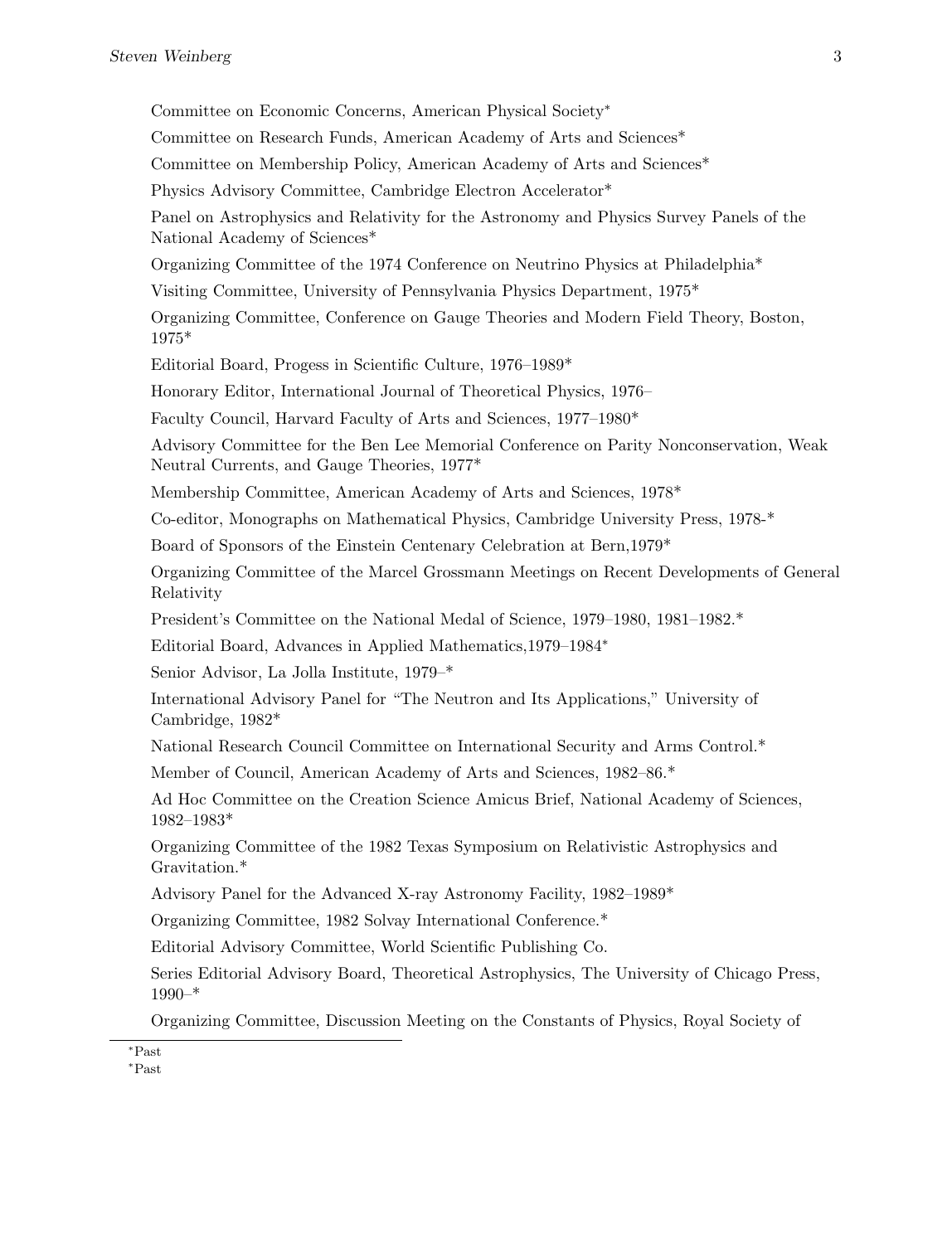London, 1983\*

Organizing Committee, Shelter Island II Conference, 1983\* Advisory Committee, NSF Institute for Theoretical Physics, Santa Barbara, 1983–1986\* Council of Scholars, The Library of Congress, 1983– 1985\* Board of Governors, Tel-Aviv University, 1983– Faculty Advisory Committee, University of Texas Press, 1983–1986\* Director, Jerusalem Winter School of Theoretical Physics, 1983–1993\* Visiting Committee, Stanford University Physics Dept., 1984\* Board of Overseers of the Superconducting Supercollider, 1984–1986\* Board of Advisors, Nexus — A Series for Public Radio, 1984–1989\* Board of Associate Editors of Nuclear Physics B, 1984–2013\* Advisory Board, Issues in Science & Technology, 1984–1987\* Astrophysics Council of NASA, 1985–1988\* Committee for the Dirac Prize, 1985–\* Advisory Board, International Journal of Modern Physics A, 1985–1990\* Sloan Foundation Science Book Committee, 1985–1992\* Board of Directors, Bronx High School of Science Foundation, Inc., 1985–\* Editorial Board, Journal of Mathematical Physics, 1986–1988\* American Physical Society Panel on Faculty Positions for Women, 1987–1990\* Member, Superconducting Supercollider High Energy Research Facility Advisory Council, State of Texas, 1987\* International Advisor, First Asia Pacific Workshop on High Energy Physics, 1987–1988\* Committee of Honour, Schrödinger Centenary Conference, London, 1987<sup>\*</sup> National Academy of Sciences/National Academy of Engineering Supercollider Site Evaluation Committee, 1987–1988\* Advisory Committee, XVII International Colloquium on Group Theoretical Methods in Physics, Montreal July, 1988\* International Advisory Board, The Einstein Archives, 1988–\* International Advisory Committee of the 1989 Blois Conference on CP Violation\* International Advisory Committee, Strings '89 Workshop\* International Advisory Committee, VI Adriatic Meeting on Particle Physics<sup>∗</sup> International Program Committee, DPF 90 (1990 Meeting of the American Physical Society Division of Particles and Fields)\* International Advisory Committee, First International Symposium on Particles, Fields, and Cosmology, 1990\* International Advisory Committee, 1990 Nobel Symposium on The Birth and Early Evolution

<sup>∗</sup>Past

of the Universe\*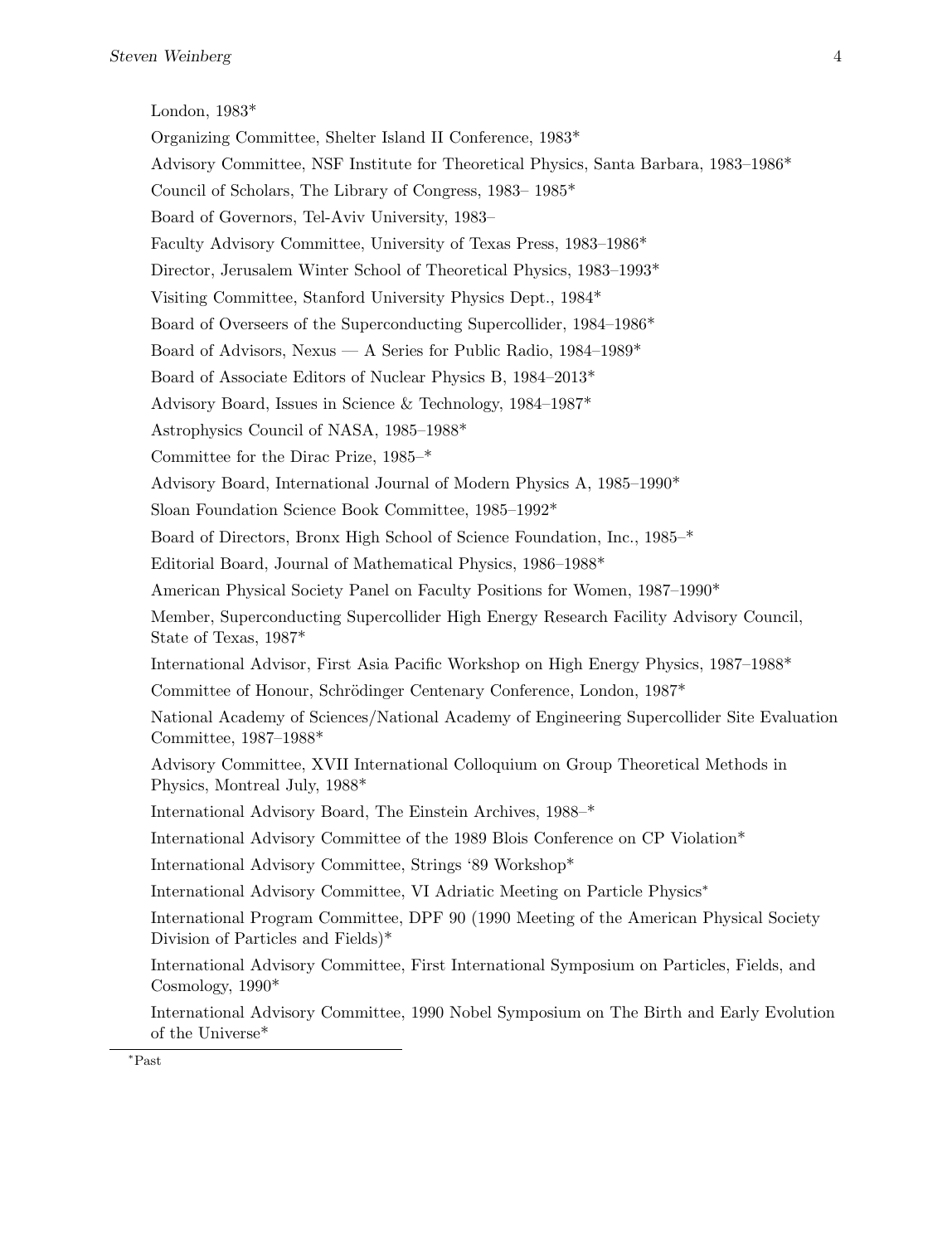Science Policy Committee, The Supercollider Laboratory, 1989–1993\*

Board on Physics & Astronomy of the National Research Council, 1989–1990\*

International Advisory Committee, Strings '90 Workshop\*

Board of Editors, Daedalus, 1990–\*

International Advisory Committee, Second International Symposium on Particles, Fields, and Cosmology, 1991.\*

Advisory Committee, First International Sakharov Conference on Physics, 1991<sup>∗</sup>

Advisory Committee, XIX International Colloquium on Group Theoretical Methods in Physics, Salamanca, 1992.\*

President, Philosophical Society of Texas, 1994\*

International Advisory Committee of the Workshop on Physics and Experiments at Linear  $e^+$ - $e^-$  Colliders, Waikoloa, Hawaii, April 1993.<sup>\*</sup>

International Advisory Committee of the International Conference on Non-accelerator Particle Physics, Bombay, 1993.\*

Advisory Committee for the Selection of a President for U.T., Austin, 1992.\*

International Advisory Committee, "Particle Astrophysics," Blois, 1992\*

Long Range Planning Committee, Headliner's Foundation, 1992–1993; Chairman, 1997\*

International Advisory Committee, "Neutral Currents — twenty years later," Paris, 1993.\*

International Advisory Committee, "Bosons & 20th Century Physics," Calcutta, 1993.\*

Visiting Committee, School of Natural Sciences, Institute for Advanced Study, 1992–1993\*.

Organizing Committee, Conference on Particle and Condensed Matter Physics, Trieste, 1993\*

International Advisory Committee, International Conference on Astrophysics and Cosmology, Calcutta, 1993\*

International Advisory Committee, International School on Cosmological Dark Matter, Valencia, 1993\*

Visiting Committee, Physics Department, Southern Methodist University, 1993–\*

International Advisory Committee, International Conference on Non Accelerator Particle Physics, Bangalore, 1994\*

International Organizing Committee, Particle, Strings, and Cosmology Symposium, Syracuse, 1994\*

International Advisory Committee, XVI International Conference on Neutrino Physics and Astrophysics, Eilat, 1994\*

Board of Governors, Headliner's Foundation, 1994–

Visiting Committee, Niels Bohr Institute, 1994–1998\*

International Advisory Committee, International Conference on the Phenomenology of Unification, Rome, 1994\*

Theoretical Astrophysics Editorial Board, University of Chicago Press, 1993–\*

International Advisory Committee, Tennessee International Committee on Radiative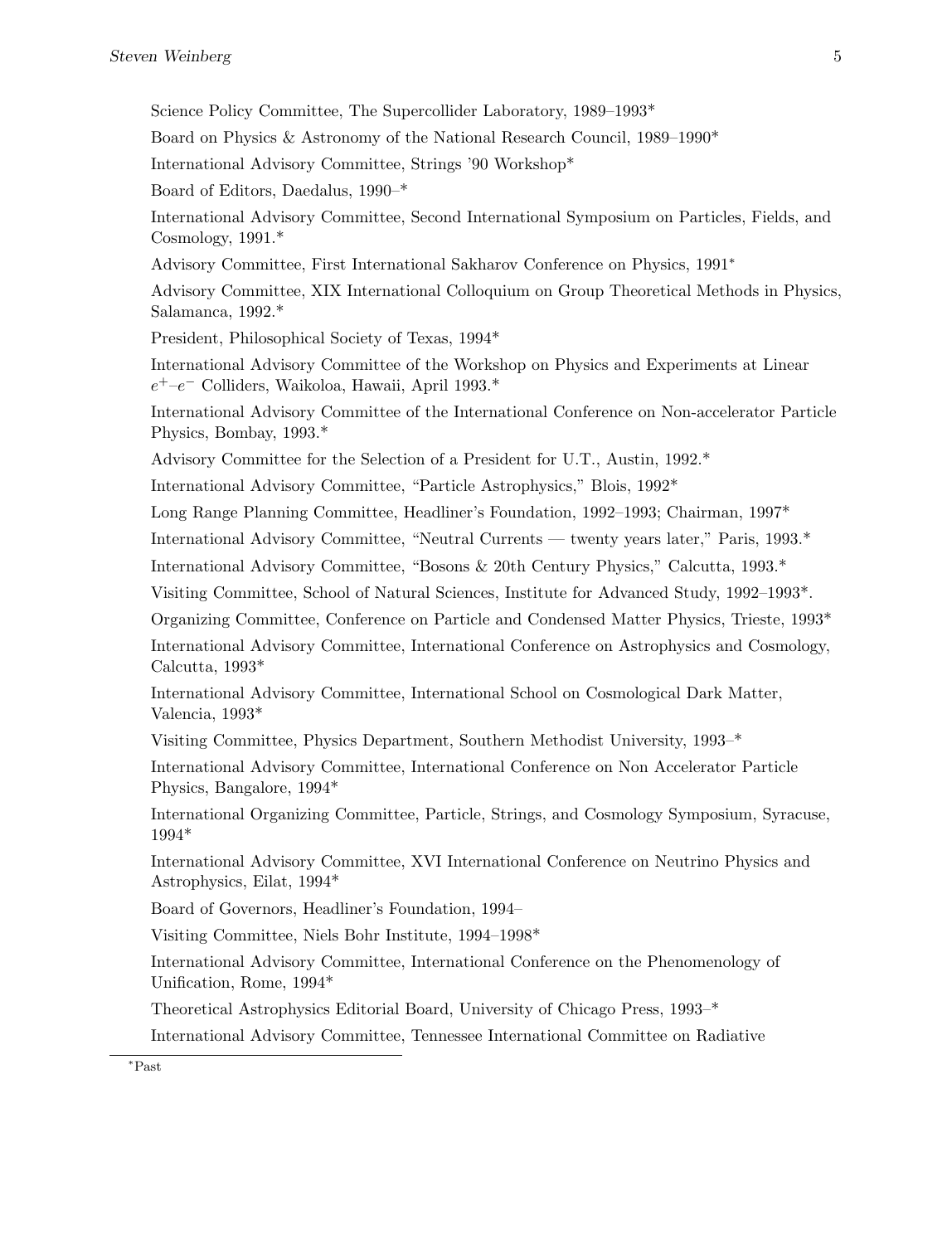| Corrections, $1994*$ |  |
|----------------------|--|
|----------------------|--|

International Advisory Board, PASCOS & Johns Hopkins workshop on Current Problems in Particle Theory, April, 1995.\*

Editorial Advisory Board, Studies in History and Philosophy of Modern Science, to 2001.\*

International Advisory Committee, Fourth International Workshop on Supersymmetry, University of Maryland, May, 1996.\*

Advisory Board, Second International Sakharov Conference on Physics, Moscow, May, 1996.\*

International Advisory Committee, XVII International Conference on Physics and Astrophysics, Helsinki, June, 1996.\*

Advisory Council, San Francisco Unified School District, 1995–\*

Fellow, Committee for the Scientific Examination of the Paranormal, 1995–\*

Rochester Task Force of the American Mathematical Society, 1996.<sup>∗</sup>

International Advisory Committee, Second International Conference on "Phenomenology of Unification from Past to Future," Rome, April 1997.\*

International Advisory Committee, First International Workshop on Particle Physics and the Early Universe, Ambleside, England, September 1997\*

Advisory Board, Symposium on "Niels Bohr and the Evolution of Physics in the 20th Century," UNESCO, Paris, May, 1998.\*

International Advisory Committee, 18th International Conference on Neutrino Physics and Astrophysics, Takayama City, Japan, June 1998\*

Advisory Editorial Board, Journal of High Energy Physics, 1997–\*

International Advisory Committee of the Sixth Symposium on Particles, Strings, and Cosmology, Boston, March 1998\*

International Organizing Committee, Salam Memorial Meeting, Trieste, November 1997\*

Advisory Board, Texas Asian Chamber of Commerce, 1997–\*

International Advisory Committee, International Workshop on "Beyond the Standard Model: From Theory to Experiment," Valencia, October 1997\*

Planning and Advisory Board, International Institute of Theoretical Sciences, Jaipur, 1997–\*

Editorial Advisory Board, Journal of Mathematical Physics, 1998–2000\*

Advisor, Associated Scientists for Excellence in Education, 1997–\*

International Advisory Committee, Fourth International Symposium on Radiative Corrections, Barcelona, September 1998\*

International Advisory Committee, Second International Workshop on Particle Physics and the Early Universe, Monterey, California, November 1998\*

International Advisory Council, World Laboratory Center for Pan-American Collaboration in Science and Technology at the University of Houston, 1998–\*

Advisory Board, The Science Review, 1998–\*

Board of Electors of the Lucasian Professorship, University of Cambridge, 1998–2002\*

International Advisory Committee, Johns Hopkins Workshop on Neutrinos in the Next

<sup>∗</sup>Past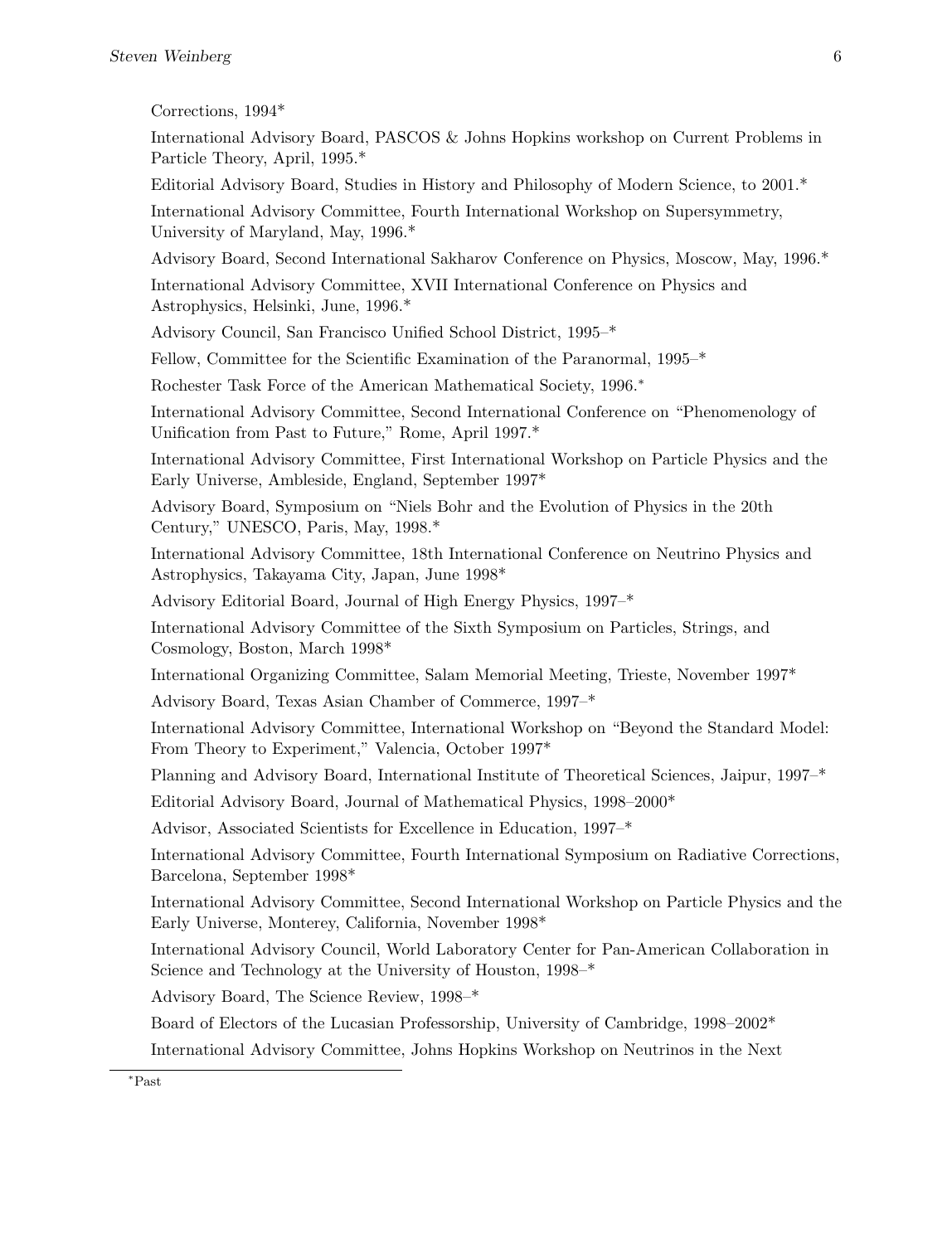Millenium, June 1999.\*

International Advisory Committee, Conference on Particles in Astrophysics and Cosmology, University of Valencia, May, 1999.\*

International Advisory Committee, COSMO-99, International Centre for Theoretical Physics, Trieste, 1999.\*

Advisory Committee, 4th International Symposium on Sources and Detection of Dark Matter in the Universe, Los Angeles, February, 2000.\*

Honorary Committee, "Hausmusik," Milan, Italy, 1999-<sup>∗</sup>

International Advisory Committee, Conference on "Spin-Statistics Connection and Commutation Relations: Experimental Tests and Theoretical Implications," IIASS Institute, Vietri sul Mare, June 2000.\*

International Advisory Committee, Cosmo-2000, Korea, September 2000\*

Council of Friends of the History of Physics, American Institute of Physics, 1999–\*

International Advisory Committee, Strings 2000 Conference, University of Michigan, July, 2000\*

Selection Committee, Sackler Prize in the Physical Sciences, 1999–2008\*

International Advisory Committee, Confererence on Problems of Cosmological Constant, Copenhagen, August, 2000.\*

International Advisory Committee, Theoretical Physics Conference TH-2001, Paris, July 2001\*

International Advisory Committee, First Euroconference on Frontiers in Particle Astrophysics and Cosmology, Spain, September 2000\*

International Advisory Committee, Conference on Radiative Corrections, Carmel, California, September 2000.\*

International Advisory Committee, PASCOS VIII, Chapel Hill, NC, April 2001.\*

Board of Sponsors, Federation of American Scientists, 2000-2009\*; Vice-Chair, 2003-2009\*

International Advisory Committee,  $9<sup>th</sup>$  International Conference on Supersymmetry and Unification of Fundamental Interactions, Moscow, June 2001.\*

Editorial Board, National Academy of Sciences Science Book Series, 2001–\*

Advisory Board, "The Hunting of the Quark" television series, 2001–\*

Advisory Board, International Conference in High Energy Physics, Antananarivo, Madagascar, September–October, 2001\*

International Advisory Committee, 9th International Symposium on Particles, Strings, and Cosmology, Bombay, January 2003.\*

International Advisory Committee, Third International Sakharov Conference on Physics, Moscow, June 2002.\*

International Advisory Board of the Symmetry Festival, Budapest, August 2002.\*

National Sponsor, Committee of Concerned Scientists, 2002–

Council on Foreign Relations Independent Task Force on Homeland Security Imperatives, 2002\* Advisory Committee, International Workshop on Astroparticle and High Energy Physics,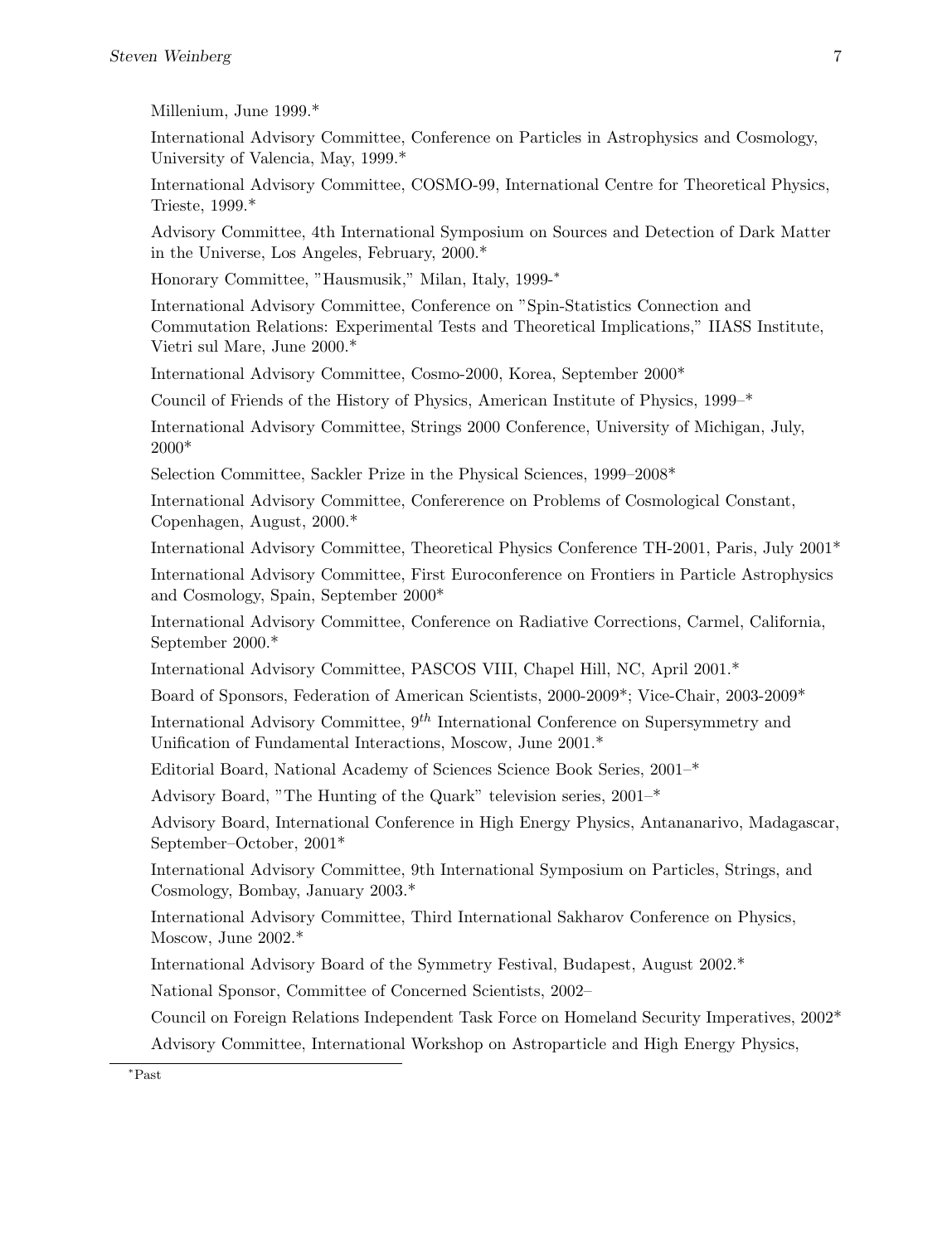Valencia, October 2003.\*

Council on Foreign Relations Independent Task Force on Emergency Responders, 2003\*

Honorary Board, International Raoul Wallenberg Foundation, 2003-\*

International Advisory Committee, International Conference on Theoretical Physics, Moscow, April 2005.\*

International Standing Committee, "Einstein's Century" meeting, Paris, July 2005.\*

International Advisory Committee, 11th International Symposium on Particles, Strings, and Cosmology, Gyeongju, Korea, June 2005.\*

International Advisory Committee, 2nd International Conference on Quantum Theories and Renormalization Group in Gravity and Cosmology, Barcelona, July 2006.\*

International Advisory Committee, 11th International Advisory Committee on Particles, Strings and Cosmology, Gyeongju, Korea, June, 2005.<sup>∗</sup>

International Advisory Committee, Third International Conference on Particle and Fundamental Physics in Space, Beijing, December 2005.\*

National Advisory Board, Office of Public Policy of the Center for Inquiry, 2006-\*

Historic Sites Committee, American Physical Society, 2006-\*

International Advisory Committee, Strings '07 Conference, Madrid, June, 2007.\*

International Advisory Committee, International Conference on Condensed Matter Physics, Rajasthan, India, November 2007.\*

Advisory Committee, Naturalism Research Project, Center for Inquiry, 2006-\*

Program Advisory Committee, International Workshop on the Interconnection between Particle Physics and Cosmology, Cambridge-Mitchell Collaboration in Cosmology, Texas A&M University, May, 2007\*

Sackler Prize Selection Panel, 2007-\*

Advisory Board, The Reason Project, 2007-\*

International Advisory Committee, "From Quantum to Cosmos III: Space-Based Research in Fundamental Physics for the Next Decade," Airlie Center, Warrington, VA, July 2008.\*

International Standing Committee, "The Dark Side of the Universe," Paris, 2009.\*

Editorial Board, Symmetry, 2009-

International Advisory Committee, "Axion 2010", University of Florida, January 2010.\*

Board of Advisors, Scientific American, 2009-

Board of Sponsors, Bulletin of the Atomic Scientists, 2009-

International Advisory Committee, 2011 Shanghai Particle Physics and Cosmology Symposium, 2010-2011\*

International Advisory Committee, 2011 Workshop on Baryon and Lepton Violation at Gatlinburg, 2011\*

International Organizing Committee, Conference in Honor of Freeman Dyson on His 90th Birthday, Singapore, August, 2013.\*

International Advisory Committee, Particle Physics and Cosmology Symposium, Jiao Tong

<sup>∗</sup>Past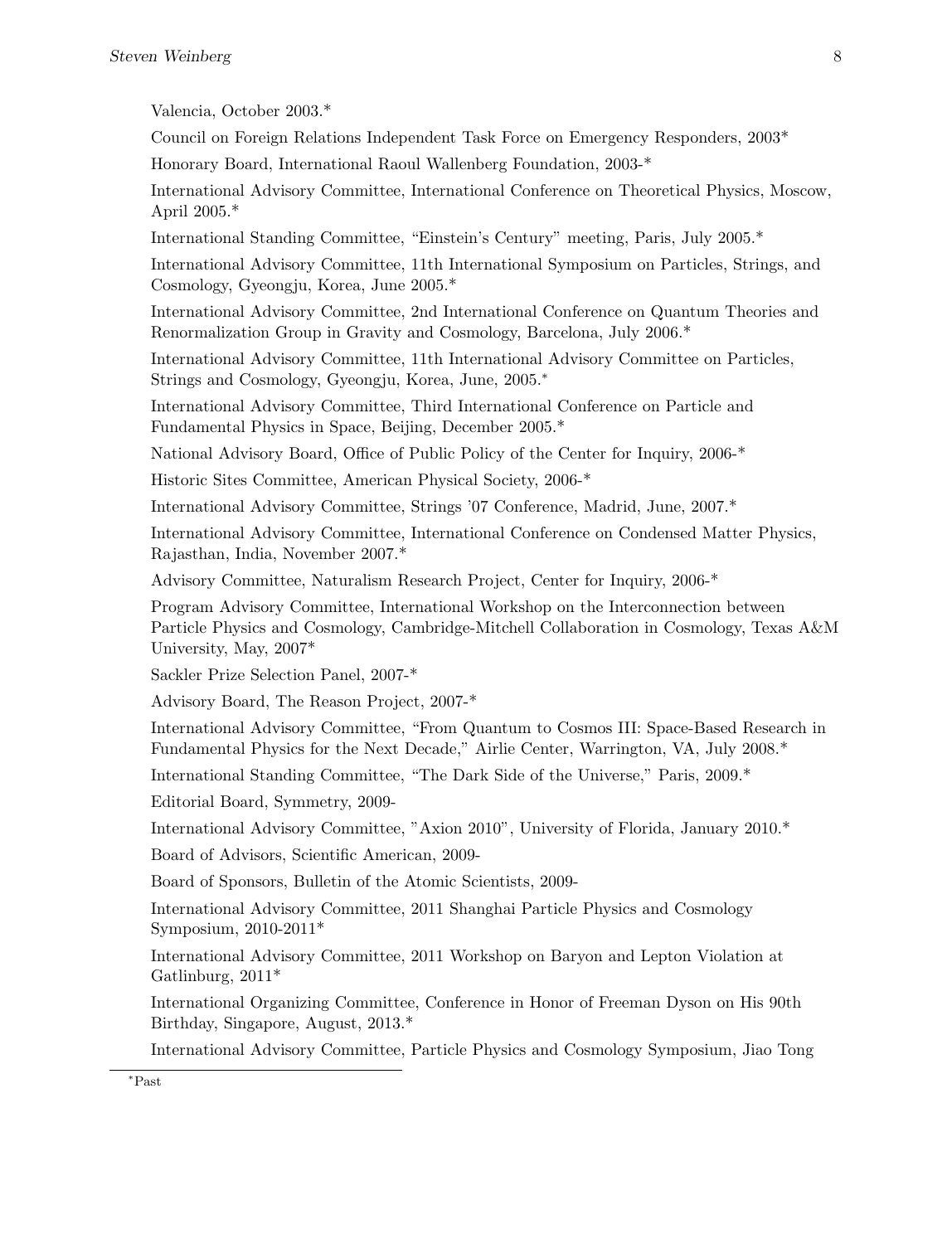University, Shanghai, September 2012.\*

Advisory Board, The Milner Foundation, 2012–

International Advisory Committee, 29th International Workshop on High Energy Physics, Protvino, Russia, June 2013.\*

International Advisory Committee, Shanghai Particle Physics and Cosmology Symposium, Jiao Tong University, Shanghai, June 2013.\*

Scientific Organizing Committee, 50-year Jubilee Texas Symposium, Dallas, TX, 2013.\*

International Advisory Committee, "Dark matter, dark energy, and their detection" conference, Novosibirsk, July 2013\*

International Advisory Committee, "Center for Future High Energy Physics [Beijing]", 2013–<sup>∗</sup>

International Advisory Committee, XXX-th International Workshop on High Energy Physics, Protvino, June, 2014.\*

International Advisory Committee, International Symposium on Yoichiro Nambu's Physics, Osaka, November 2015\*

## AWARDS:

Alfred Sloan Fellow, 1961–1965

J. Robert Oppenheimer Prize, 1973

Dannie Heineman Prize for Mathematical Physics, 1977

American Institute of Physics – United States Steel Foundation Science Writing Award for 1977

Elliott Cresson Medal of the Franklin Institute, October 1979

Nobel Prize in Physics, December 1979

James Madison Medal, Princeton University, 1991

National Medal of Science, 1991

Andrew Gemant Award, American Institute of Physics, 1997

Piazzi Prize, Governments of Palermo and Sicily, 1998

Lewis Thomas Prize for the Scientist as Poet, Rockefeller University, 1999

Named Humanist of the Year, American Humanist Association, 2002

Benjamin Franklin Prize, American Philosophical Society, 2004

Named Honorary Citizen of Padua, Italy, May 2007

Trotter Prize, Texas A&M University, March 2008

James Joyce Award, Literary and Historical Society of University College, Dublin, February 2009

Transformative Achievement Medal, Society for Design and Process Science, June 2010

Career Research Excellence Award, University of Texas Co-Op, October 2012

Texas Writer's Award, Texas Book Festival, October 2013

Award for Excellence in General Nonfiction, Austin Public Library Friends Foundation, November 2013

<sup>∗</sup>Past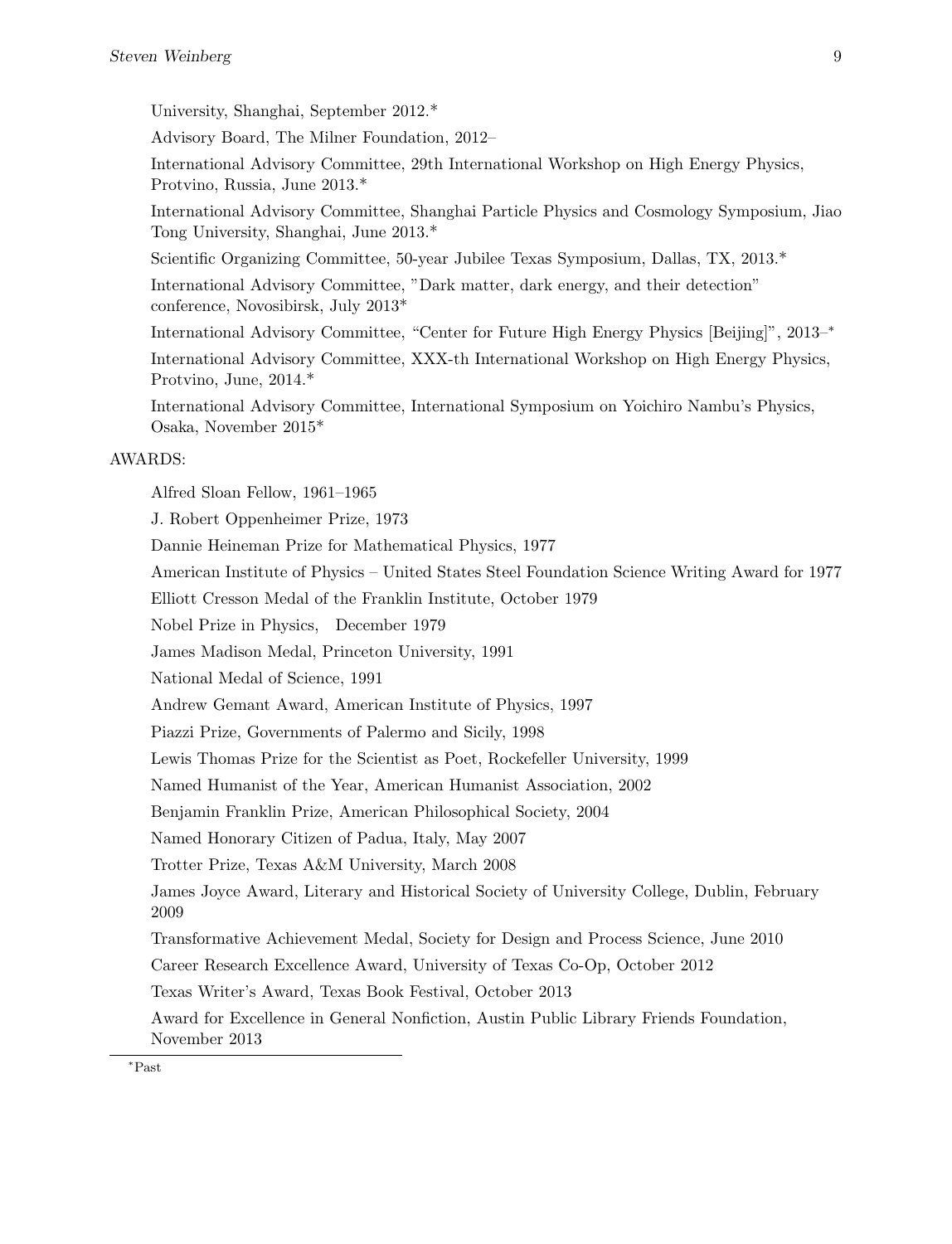## SPECIAL LECTURESHIPS:

Morris Loeb Lecturer, Harvard University, 1966–1967 Chair in Physics at the College de France, spring 1971 Richtmeyer Memorial Lecturer of American Association of Physics Teachers, 1974 Scott Lecturer, Cavendish Laboratory, University of Cambridge, 1975 Silliman Lecturer, Yale University, fall 1977 Lauritsen Lecturer, California Institute of Technology, January De-Shalit Lecturer, Weizmann Institute, March 1979 Einstein Lecturer, New York Academy of Sciences, March 1979 Bethe Lecturer, Cornell University, April 1979 Schild Lecturer, University of Texas, June 1979 Henry Lecturer, Princeton University, March 1981 Harris Lecturer, Northwestern University, April 1981 Cherwell–Simon Lecturer, University of Oxford, May 1983 Bampton Lecturer, Columbia University, December 1983 Einstein Lecturer, Israel Academy of Arts and Sciences, January 1984 McDermott Lecturer, University of Dallas, March 1985 Hilldale Lecturer, University of Wisconsin–Madison, April 1985 Anson L. Clark Lecturer, University of Texas at Dallas, April 1986 Brickwedde Lecturer, Johns Hopkins University, May 1986 Dirac Lecturer, University of Cambridge, November 1986 Oskar Klein Memorial Lecturer, University of Stockholm, 1989 Wesley Brittin Lecturer, University of Colorado, 1994 Sackler Lecturer, University of Copenhagen, 1994 Josiah Willard Gibbs Lecturer, American Mathematical Society, 1996 Bochner Lecturer, Rice University, 1997 Sanchez Lecturer, Texas A & M International University, 1998 Inaugural Witherspoon Lecturer, Washington University, 2001 Hamilton Lecturer, Royal Irish Academy, 2005 Harry Middleton Lecturer, the Lyndon Baines Johnson Foundation, Austin, 2007 Messenger Lecturer, Cornell University, 2007¿ Phi Beta Kappa Orator, Harvard University, 2008 Sackler Lecturer, Niels Bohr Institute, 2009 Anson L. Clark Lecturer, University of Texas at Dallas, April, 2010. Magde Colloquium, Boston College, April 2011. Lee Historical Lecture, Harvard University, December 2014.